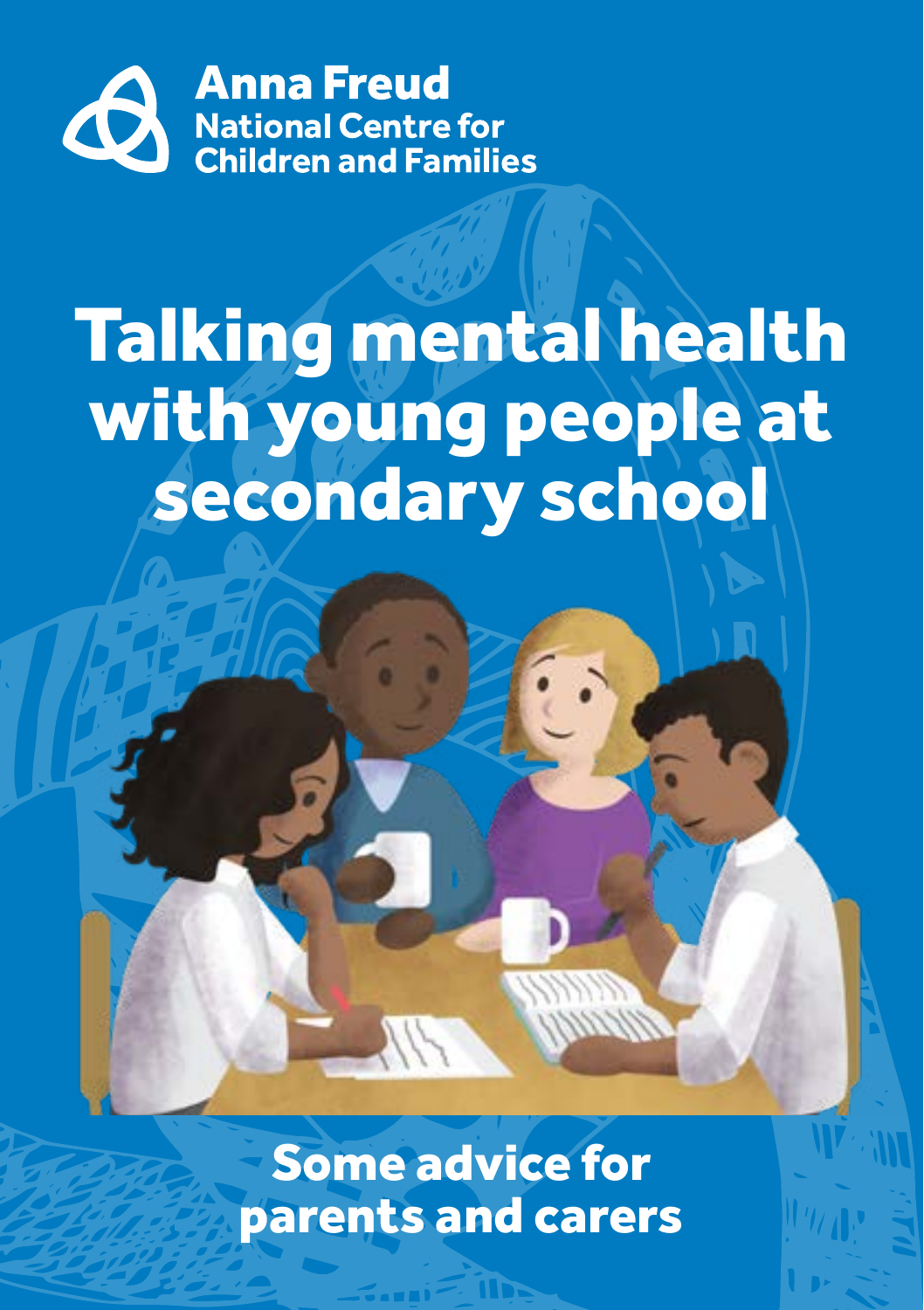#### **It's good to talk**

"The teenage years are both exciting and challenging to parents and children. Children start to see a future independent of their parents while parents have to find new ways of protecting a young person who may choose to turn to peers rather than parents for support.

This period can be a confusing and testing time which can be hard for parents. Most young people navigate their way through adolescence. However, for a small number of children problems can become persistent and can threaten the connection between parent and child. Talking early on, before problems become too ingrained, almost always helps.



Sometimes we stop talking because we don't know what to say. We hope this leaflet may help. Of course, we all know that it's not always possible to talk, but it is always good to make the offer. Sometimes supportive friends or a trusted adult – perhaps a teacher – can help. Professionals are there, but even if their help is required, it is still good to talk."

**Professor Peter Fonagy, CEO of the Anna Freud National Centre for Children and Families**

## **Mental health and wellbeing during secondary school**

As parents and carers, it can be hard to know whether your child's feelings and behaviour are normal or becoming a problem. This is especially during adolescence when young people can feel a great deal of pressure and increasingly want to loosen their family ties.

Young people's need for independence is partly due to changes in brain development. This makes reading and understanding others more difficult than when they were younger. This can leave parents feeling that young people are in a world of their own, when actually they can be struggling to understand themselves and others!

A rollercoaster of changing emotions and feelings that come and go is completely normal at this age. Feelings and moods that become a problem are those which last a long time, become overwhelming, and stop your child from doing what they want to in their lives.

We know that having strong relationships lies at the heart of good mental health. As parents and carers we also have our own stresses such as money, job security and juggling family demands. These can put pressure on our capacity to respond sensitively to our children.

Talking can be a helpful way for young people to manage their wellbeing as it helps them to make sense of and manage difficult experiences and feelings.

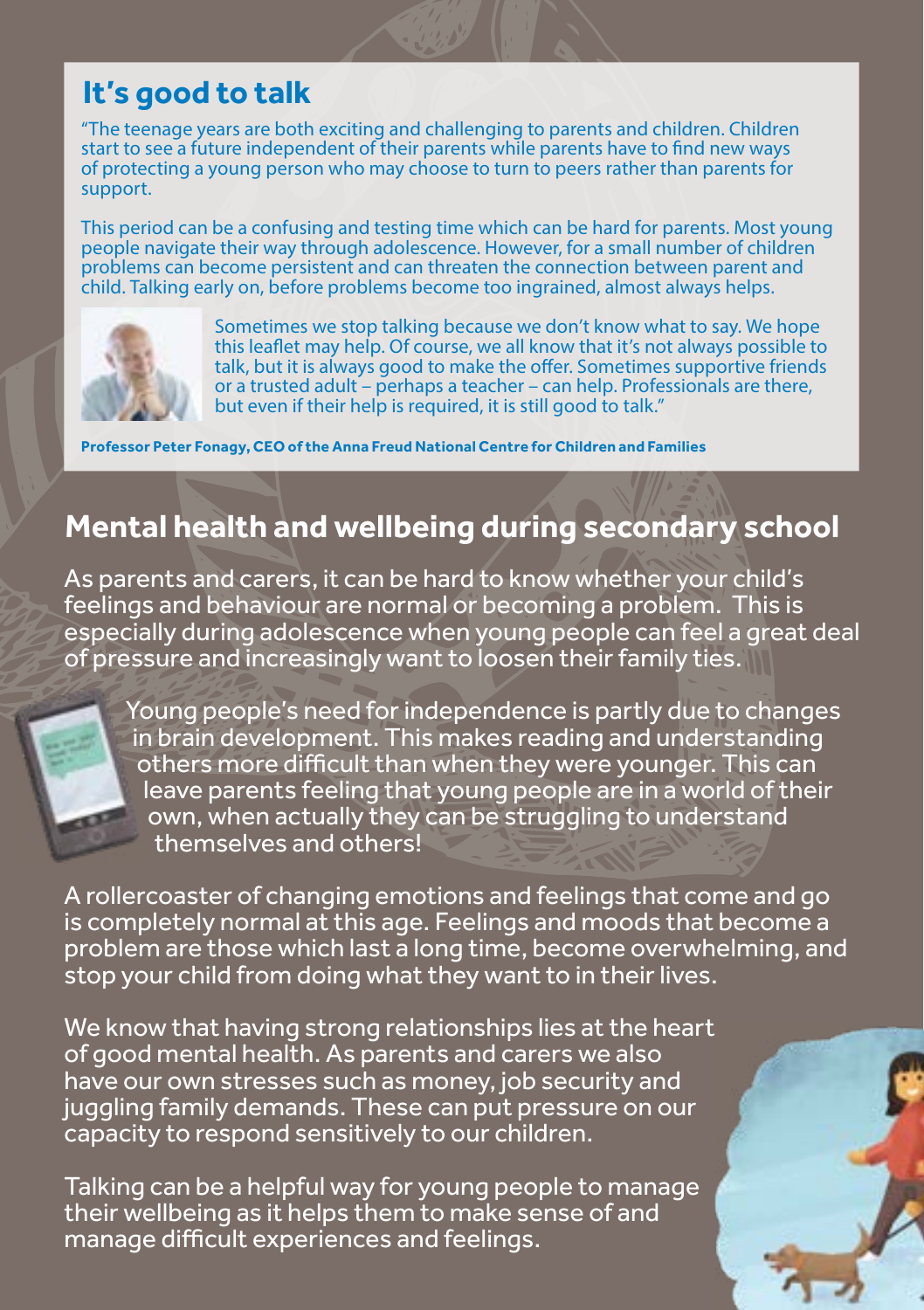### **Top tips for talking**

**Give your full attention, be curious and take it seriously.** We all know it's not nice to be half listened to. Being actively interested in your child can be a powerful way to help them feel listened to and understood. Try to resist the urge to downplay or dismiss what your child is telling you.

**Emphasise that you are always available to talk.** It may be that your child doesn't want to talk, can't find the words at the moment or is trying to assert their independence. But don't be misled by your teenager's need for separation. They need you just as much as ever.



**Take time to reflect.** Research shows that thinking about what is going on in your child's mind and being aware of your own thoughts and feelings promotes secure attachment, good social skills and the ability to 'read' others.

**Provide empathy.** When children feel truly understood they start to be able to manage their emotions and this has a big impact on their wellbeing. Using empathy is also a great way to defuse tension.

**Be aware of your own stress and negative feelings.** They can really get in the way of feeling close to your child. Reflecting on the causes of stress can prevent it from spilling into your relationships at home.

**Think about timing.** Ask yourself 'Is this the right time to talk?' Choose a time when you can focus on your child and ignore distractions.

> **What should I do if I am worried?** You can find some advice and guidance listed on the back of this leaflet. In particular, MindEd for Families provides comprehensive information on a range of mental health problems. If problems persist, become overwhelming or you feel your child is displaying particular symptons, we strongly recommend that you visit your GP.